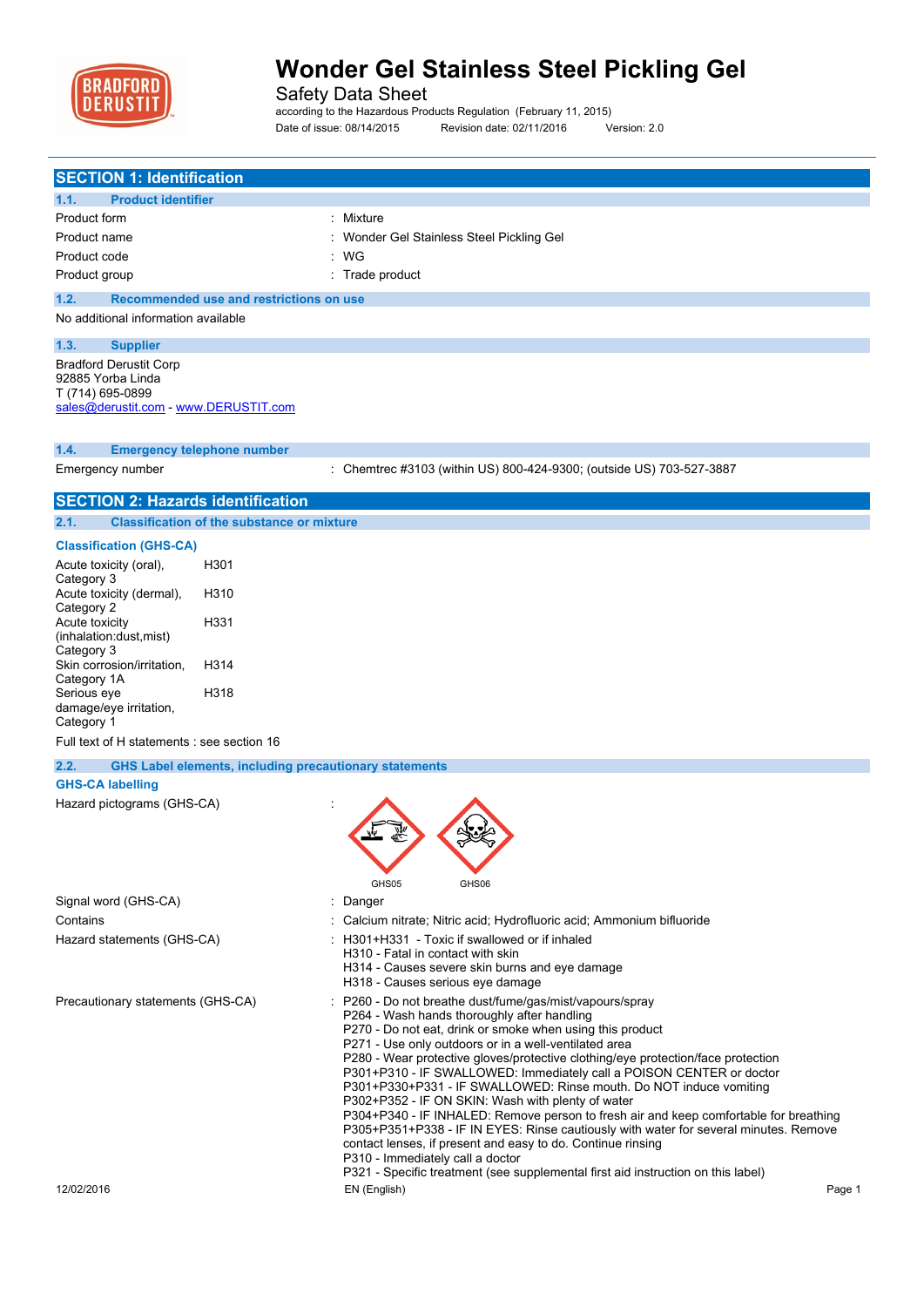Safety Data Sheet

according to the Hazardous Products Regulation (February 11, 2015)

|                |                                                          |           | P330 - Rinse mouth<br>P363 - Wash contaminated clothing before reuse<br>P405 - Store locked up<br>accordance with local, regional, national and/or international regulation |               | P361+P364 - Take off immediately all contaminated clothing and wash it before reuse<br>P403+P233 - Store in a well-ventilated place. Keep container tightly closed<br>P501 - Dispose of contents/container to hazardous or special waste collection point, in |
|----------------|----------------------------------------------------------|-----------|-----------------------------------------------------------------------------------------------------------------------------------------------------------------------------|---------------|---------------------------------------------------------------------------------------------------------------------------------------------------------------------------------------------------------------------------------------------------------------|
| 2.3.           | <b>Other hazards</b>                                     |           |                                                                                                                                                                             |               |                                                                                                                                                                                                                                                               |
| classification | Other hazards not contributing to the                    | $:$ None. |                                                                                                                                                                             |               |                                                                                                                                                                                                                                                               |
| 2.4.           | <b>Unknown acute toxicity (GHS-CA)</b>                   |           |                                                                                                                                                                             |               |                                                                                                                                                                                                                                                               |
|                | No data available                                        |           |                                                                                                                                                                             |               |                                                                                                                                                                                                                                                               |
|                | <b>SECTION 3: Composition/information on ingredients</b> |           |                                                                                                                                                                             |               |                                                                                                                                                                                                                                                               |
| 3.1.           | <b>Substances</b>                                        |           |                                                                                                                                                                             |               |                                                                                                                                                                                                                                                               |
|                | Not applicable                                           |           |                                                                                                                                                                             |               |                                                                                                                                                                                                                                                               |
| 3.2.           | <b>Mixtures</b>                                          |           |                                                                                                                                                                             |               |                                                                                                                                                                                                                                                               |
| <b>Name</b>    |                                                          |           | <b>Product identifier</b>                                                                                                                                                   | $\frac{9}{6}$ | <b>Classification (GHS-CA)</b>                                                                                                                                                                                                                                |
|                | Calcium nitrate                                          |           | (CAS No) 10124-37-5                                                                                                                                                         | $15 - 40$     | Acute Tox. 4 (Oral), H302                                                                                                                                                                                                                                     |
| Nitric acid    |                                                          |           | (CAS No) 7697-37-2                                                                                                                                                          | $10 - 30$     | Skin Corr. 1A. H314<br>Eye Dam. 1, H318                                                                                                                                                                                                                       |
|                | Ammonium bifluoride                                      |           | (CAS No) 1341-49-7                                                                                                                                                          | $10 - 20$     | Acute Tox. 3 (Oral), H301<br>Skin Corr. 1B, H314                                                                                                                                                                                                              |
|                | Hydrofluoric acid                                        |           | (CAS No) 7664-39-3                                                                                                                                                          | $1 - 5$       | Acute Tox. 2 (Oral), H300<br>Acute Tox. 1 (Dermal), H310                                                                                                                                                                                                      |

Full text of H-statements: see section 16

| <b>SECTION 4: First-aid measures</b>                                    |                                                                                                                                                                                                                           |
|-------------------------------------------------------------------------|---------------------------------------------------------------------------------------------------------------------------------------------------------------------------------------------------------------------------|
| 4.1.<br><b>Description of first aid measures</b>                        |                                                                                                                                                                                                                           |
| First-aid measures after inhalation                                     | : Remove person to fresh air and keep comfortable for breathing. Call a doctor.                                                                                                                                           |
| First-aid measures after skin contact                                   | Remove/Take off immediately all contaminated clothing. Call a physician immediately.<br>Immediately remove contaminated clothing or footwear. Seek medical attention if burns<br>develop. Wash skin with plenty of water. |
| First-aid measures after eye contact                                    | Rinse cautiously with water for several minutes. Remove contact lenses, if present and easy to<br>do. Continue rinsing. Call a physician immediately. Consult an ophtalmologist if irritation<br>persists.                |
| First-aid measures after ingestion                                      | Rinse mouth. Call a physician immediately. Do not induce vomiting.                                                                                                                                                        |
| 4.2.<br>Most important symptoms and effects (acute and delayed)         |                                                                                                                                                                                                                           |
| Symptoms/injuries                                                       | : Not expected to present a significant hazard under anticipated conditions of normal use.                                                                                                                                |
| Symptoms/injuries after skin contact                                    | : Burns.                                                                                                                                                                                                                  |
| Symptoms/injuries after eye contact                                     | : Serious damage to eyes.                                                                                                                                                                                                 |
| Symptoms/injuries after ingestion                                       | : Burns.                                                                                                                                                                                                                  |
| 4.3.<br>Immediate medical attention and special treatment, if necessary |                                                                                                                                                                                                                           |
| Other medical advice or treatment                                       | $\therefore$ Not applicable.                                                                                                                                                                                              |

|             | <b>SECTION 5: Fire-fighting measures</b>                       |                                                                                                                                             |
|-------------|----------------------------------------------------------------|---------------------------------------------------------------------------------------------------------------------------------------------|
| 5.1.        | Suitable extinguishing media                                   |                                                                                                                                             |
|             | Suitable extinguishing media                                   | : Water spray. Dry powder. Foam. Carbon dioxide.                                                                                            |
| 5.2.        | Unsuitable extinguishing media                                 |                                                                                                                                             |
|             | No additional information available                            |                                                                                                                                             |
| 5.3.        | Specific hazards arising from the hazardous product            |                                                                                                                                             |
| Fire hazard |                                                                | : May intensify fire; oxidiser.                                                                                                             |
| Reactivity  |                                                                | : May intensify fire; oxidiser.                                                                                                             |
| 5.4.        | Special protective equipment and precautions for fire-fighters |                                                                                                                                             |
|             | Protection during firefighting                                 | : Do not attempt to take action without suitable protective equipment. Self-contained breathing<br>apparatus. Complete protective clothing. |

Acute Tox. 2 (Inhalation:dust,mist), H330

Skin Corr. 1A, H314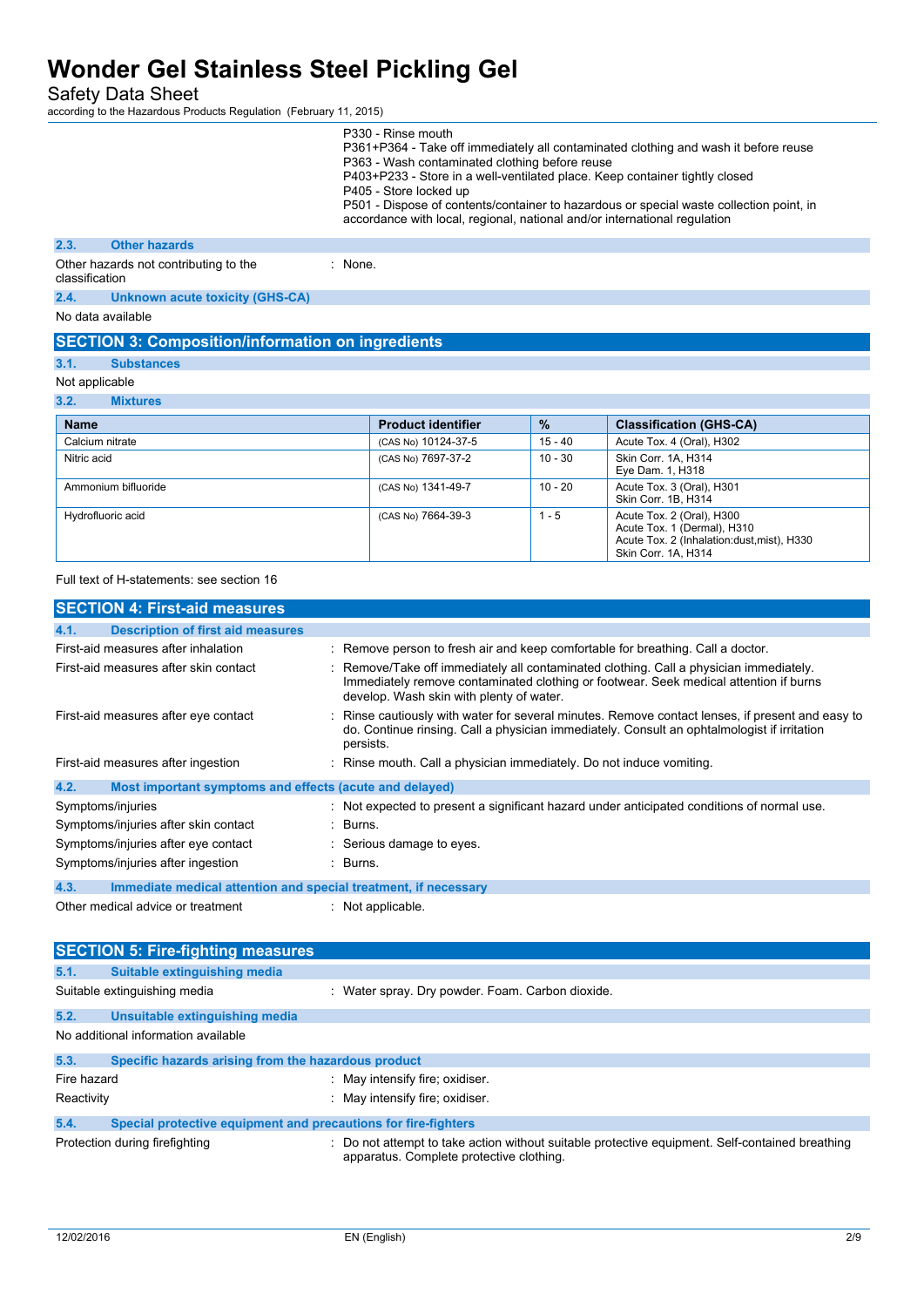Safety Data Sheet

according to the Hazardous Products Regulation (February 11, 2015)

|                                                                                     | <b>SECTION 6: Accidental release measures</b>                       |                                                                                                                                                                                                                                                                                                                                                                                     |  |
|-------------------------------------------------------------------------------------|---------------------------------------------------------------------|-------------------------------------------------------------------------------------------------------------------------------------------------------------------------------------------------------------------------------------------------------------------------------------------------------------------------------------------------------------------------------------|--|
| 6.1.                                                                                | Personal precautions, protective equipment and emergency procedures |                                                                                                                                                                                                                                                                                                                                                                                     |  |
|                                                                                     | No additional information available                                 |                                                                                                                                                                                                                                                                                                                                                                                     |  |
| 6.2.                                                                                | Methods and materials for containment and cleaning up               |                                                                                                                                                                                                                                                                                                                                                                                     |  |
|                                                                                     | Methods for cleaning up                                             | Notify authorities if product enters sewers or public waters. In case of large spillages: Soak up<br>spills with inert solids, such as clay or diatomaceous earth as soon as possible. Shovel or<br>sweep up and put in a closed container for disposal. Small quantities of liquid spill: take up in<br>non-combustible absorbent material and shovel into container for disposal. |  |
|                                                                                     | Other information                                                   | : Dispose of materials or solid residues at an authorized site.                                                                                                                                                                                                                                                                                                                     |  |
| 6.3.                                                                                | <b>Reference to other sections</b>                                  |                                                                                                                                                                                                                                                                                                                                                                                     |  |
| For further information refer to section 8: "Exposure controls/personal protection" |                                                                     |                                                                                                                                                                                                                                                                                                                                                                                     |  |
|                                                                                     | <b>SECTION 7: Handling and storage</b>                              |                                                                                                                                                                                                                                                                                                                                                                                     |  |
| 7.1.                                                                                | <b>Precautions for safe handling</b>                                |                                                                                                                                                                                                                                                                                                                                                                                     |  |
|                                                                                     | Precautions for safe handling                                       | : Keep away from heat, hot surfaces, sparks, open flames and other ignition sources. No<br>smoking. Wear personal protective equipment. Do not get in eyes, on skin, or on clothing. Use<br>only outdoors or in a well-ventilated area. Avoid breathing dust/fume/gas/mist/vapours/spray.                                                                                           |  |

|      | Hygiene measures                                             | Wash contaminated clothing before reuse. Separate work clothes from street clothes. Launder<br>separately. Do not eat, drink or smoke when using this product. Always wash hands after<br>handling the product. |
|------|--------------------------------------------------------------|-----------------------------------------------------------------------------------------------------------------------------------------------------------------------------------------------------------------|
| 7.2. | Conditions for safe storage, including any incompatibilities |                                                                                                                                                                                                                 |
|      | Storage conditions                                           | Store locked up. Store in a well-ventilated place. Keep container tightly closed. Keep cool.                                                                                                                    |

#### **SECTION 8: Exposure controls/personal protection**

Incompatible materials **incompatible materials** : combustible materials.

| 8.1.<br><b>Control parameters</b>  |                               |                         |
|------------------------------------|-------------------------------|-------------------------|
| Nitric acid (7697-37-2)            |                               |                         |
| Canada (Quebec)                    | VECD (mg/m <sup>3</sup> )     | 10 mg/ $m3$             |
| Canada (Quebec)                    | VECD (ppm)                    | 4 ppm                   |
| Canada (Quebec)                    | VEMP (mg/m <sup>3</sup> )     | $5.2$ mg/m <sup>3</sup> |
| Canada (Quebec)                    | VEMP (ppm)                    | 2 ppm                   |
| Alberta                            | OEL STEL (mg/m <sup>3</sup> ) | $10 \text{ mg/m}^3$     |
| Alberta                            | OEL STEL (ppm)                | 4 ppm                   |
| Alberta                            | OEL TWA (mg/m <sup>3</sup> )  | $5.2$ mg/m <sup>3</sup> |
| Alberta<br><b>British Columbia</b> | OEL TWA (ppm)                 | 2 ppm                   |
|                                    | OEL STEL (ppm)                | 4 ppm                   |
| <b>British Columbia</b>            | OEL TWA (ppm)                 | 2 ppm                   |
| Manitoba                           | OEL STEL (ppm)                | 4 ppm                   |
| Manitoba                           | OEL TWA (ppm)                 | 2 ppm                   |
| <b>New Brunswick</b>               | OEL STEL (mg/m <sup>3</sup> ) | $10 \text{ mg/m}^3$     |
| New Brunswick                      | OEL STEL (ppm)                | 4 ppm                   |
| <b>New Brunswick</b>               | OEL TWA (mg/m <sup>3</sup> )  | $5.2$ mg/m <sup>3</sup> |
| <b>New Brunswick</b>               | OEL TWA (ppm)                 | 2 ppm                   |
| New Foundland & Labrador           | OEL STEL (ppm)                | 4 ppm                   |
| New Foundland & Labrador           | OEL TWA (ppm)                 | 2 ppm                   |
| Nova Scotia                        | OEL STEL (ppm)                | 4 ppm                   |
| Nova Scotia                        | OEL TWA (ppm)                 | 2 ppm                   |
| Nunavut                            | OEL STEL (mg/m <sup>3</sup> ) | 10 mg/ $m3$             |
| Nunavut                            | OEL STEL (ppm)                | 4 ppm                   |
| Nunavut                            | OEL TWA (mg/m <sup>3</sup> )  | $5.2$ mg/m <sup>3</sup> |
| Nunavut                            | OEL TWA (ppm)                 | 2 ppm                   |
| <b>Northwest Territories</b>       | OEL STEL (ppm)                | 4 ppm                   |
| <b>Northwest Territories</b>       | OEL TWA (ppm)                 | 2 ppm                   |
| Ontario                            | OEL STEL (ppm)                | 4 ppm                   |
| Ontario                            | OEL TWA (ppm)                 | 2 ppm                   |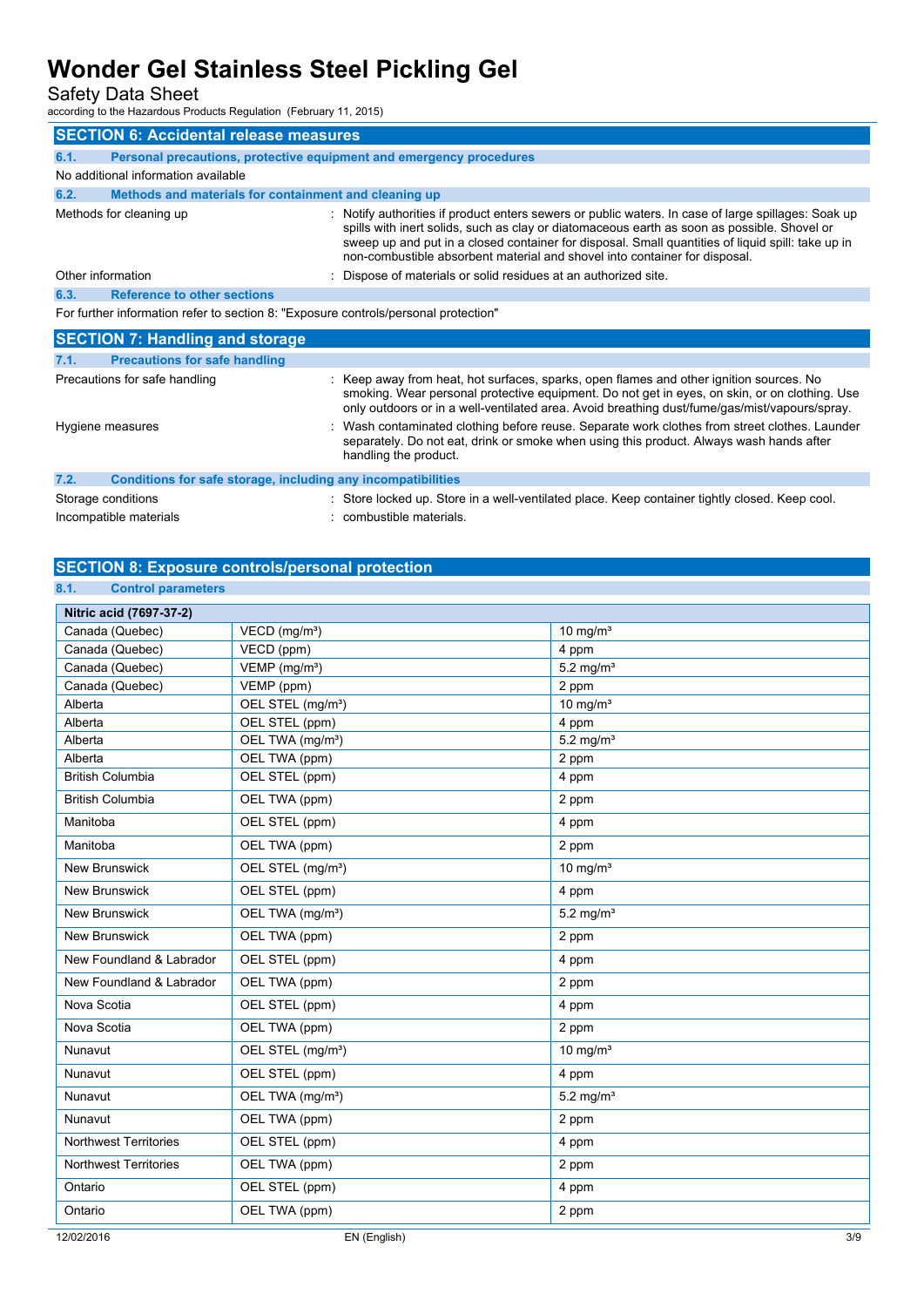Safety Data Sheet

| Nitric acid (7697-37-2)                                              |                                                |                                                                                                                                                                                               |  |  |
|----------------------------------------------------------------------|------------------------------------------------|-----------------------------------------------------------------------------------------------------------------------------------------------------------------------------------------------|--|--|
| Prince Edward Island                                                 | OEL STEL (ppm)                                 | 4 ppm                                                                                                                                                                                         |  |  |
| Prince Edward Island                                                 | OEL TWA (ppm)                                  | 2 ppm                                                                                                                                                                                         |  |  |
| Québec                                                               | VECD (mg/m <sup>3</sup> )                      | 10 mg/ $m3$                                                                                                                                                                                   |  |  |
| Québec                                                               | VECD (ppm)                                     | 4 ppm                                                                                                                                                                                         |  |  |
| Québec                                                               | VEMP (mg/m <sup>3</sup> )                      | $5.2$ mg/m <sup>3</sup>                                                                                                                                                                       |  |  |
| Québec                                                               | VEMP (ppm)                                     | 2 ppm                                                                                                                                                                                         |  |  |
| Saskatchewan                                                         | OEL STEL (ppm)                                 | 4 ppm                                                                                                                                                                                         |  |  |
| Saskatchewan                                                         | OEL TWA (ppm)                                  | 2 ppm                                                                                                                                                                                         |  |  |
| Yukon                                                                | OEL STEL (mg/m <sup>3</sup> )                  | $10 \text{ mg/m}^3$                                                                                                                                                                           |  |  |
| Yukon                                                                | OEL STEL (ppm)                                 | 4 ppm                                                                                                                                                                                         |  |  |
| Yukon                                                                | OEL TWA (mg/m <sup>3</sup> )                   | $5 \text{ mg/m}^3$                                                                                                                                                                            |  |  |
| Yukon                                                                | OEL TWA (ppm)                                  | 2 ppm                                                                                                                                                                                         |  |  |
| Hydrofluoric acid (7664-39-3)                                        |                                                |                                                                                                                                                                                               |  |  |
| Canada (Quebec)                                                      | PLAFOND (mg/m <sup>3</sup> )                   | $2.6$ mg/m <sup>3</sup>                                                                                                                                                                       |  |  |
| Canada (Quebec)                                                      | PLAFOND (ppm)                                  | 3 ppm                                                                                                                                                                                         |  |  |
| Alberta                                                              | OEL Ceiling (mg/m <sup>3</sup> )               | 1.6 mg/ $m3$                                                                                                                                                                                  |  |  |
| Alberta                                                              | OEL Ceiling (ppm)                              | 2 ppm                                                                                                                                                                                         |  |  |
| Alberta                                                              | OEL TWA (mg/m <sup>3</sup> )                   | $0.4$ mg/m <sup>3</sup>                                                                                                                                                                       |  |  |
| Alberta                                                              | OEL TWA (ppm)                                  | $0.5$ ppm                                                                                                                                                                                     |  |  |
| <b>British Columbia</b>                                              | OEL Ceiling (ppm)                              | 2 ppm                                                                                                                                                                                         |  |  |
| Manitoba                                                             | OEL Ceiling (ppm)                              | 2 ppm                                                                                                                                                                                         |  |  |
| Manitoba                                                             | OEL TWA (ppm)                                  | $0.5$ ppm                                                                                                                                                                                     |  |  |
| <b>New Brunswick</b>                                                 | OEL Ceiling (mg/m <sup>3</sup> )               | 2.3 mg/ $m3$                                                                                                                                                                                  |  |  |
| New Brunswick                                                        | OEL Ceiling (ppm)                              | 3 ppm                                                                                                                                                                                         |  |  |
| New Foundland & Labrador                                             | OEL Ceiling (ppm)                              | 2 ppm                                                                                                                                                                                         |  |  |
| New Foundland & Labrador                                             | OEL TWA (ppm)                                  | $0.5$ ppm                                                                                                                                                                                     |  |  |
| Nova Scotia                                                          | OEL Ceiling (ppm)                              | 2 ppm                                                                                                                                                                                         |  |  |
| Nova Scotia                                                          | OEL TWA (ppm)                                  | $0.5$ ppm                                                                                                                                                                                     |  |  |
| Nunavut                                                              | OEL STEL (mg/m <sup>3</sup> )                  | 4.9 mg/ $m3$                                                                                                                                                                                  |  |  |
| Nunavut                                                              | OEL STEL (ppm)                                 | 6 ppm                                                                                                                                                                                         |  |  |
| Nunavut                                                              | OEL TWA (mg/m <sup>3</sup> )                   | $2.5$ mg/m <sup>3</sup>                                                                                                                                                                       |  |  |
| Nunavut                                                              | OEL TWA (ppm)                                  | 3 ppm                                                                                                                                                                                         |  |  |
| <b>Northwest Territories</b>                                         | OEL Ceiling (ppm)                              | 2 ppm                                                                                                                                                                                         |  |  |
| <b>Northwest Territories</b>                                         | OEL TWA (ppm)                                  | $0.5$ ppm                                                                                                                                                                                     |  |  |
| Ontario                                                              | OEL Ceiling (ppm)                              | 2 ppm                                                                                                                                                                                         |  |  |
| Ontario                                                              | OEL TWA (ppm)                                  | $0.5$ ppm                                                                                                                                                                                     |  |  |
| Prince Edward Island                                                 | OEL Ceiling (ppm)                              | 2 ppm                                                                                                                                                                                         |  |  |
| <b>Prince Edward Island</b>                                          | OEL TWA (ppm)                                  | $0.5$ ppm                                                                                                                                                                                     |  |  |
| Québec                                                               | PLAFOND (mg/m <sup>3</sup> )                   | $2.6$ mg/m <sup>3</sup>                                                                                                                                                                       |  |  |
| Québec                                                               | PLAFOND (ppm)                                  | 3 ppm                                                                                                                                                                                         |  |  |
| Saskatchewan                                                         | OEL Ceiling (ppm)                              | 2 ppm                                                                                                                                                                                         |  |  |
| Saskatchewan                                                         | OEL TWA (ppm)                                  | $0.5$ ppm                                                                                                                                                                                     |  |  |
| Yukon                                                                | OEL STEL (mg/m <sup>3</sup> )                  | $2$ mg/m <sup>3</sup>                                                                                                                                                                         |  |  |
| Yukon                                                                | OEL STEL (ppm)                                 | 3 ppm                                                                                                                                                                                         |  |  |
| Yukon                                                                | OEL TWA (mg/m <sup>3</sup> )                   | $2$ mg/m <sup>3</sup>                                                                                                                                                                         |  |  |
| Yukon                                                                | OEL TWA (ppm)                                  | 3 ppm                                                                                                                                                                                         |  |  |
| 8.2.<br><b>Appropriate engineering controls</b>                      |                                                |                                                                                                                                                                                               |  |  |
| Appropriate engineering controls                                     | : Ensure good ventilation of the work station. |                                                                                                                                                                                               |  |  |
| 8.3.<br>Individual protection measures/Personal protective equipment |                                                |                                                                                                                                                                                               |  |  |
| Hand protection                                                      | Chemically resistant protective gloves.        |                                                                                                                                                                                               |  |  |
| Eye protection                                                       | airborne particles.                            | Chemical goggles or safety glasses. Eye protection, including both chemical splash goggles<br>and face shield, must be worn when possibility exists for eye contact due to spraying liquid or |  |  |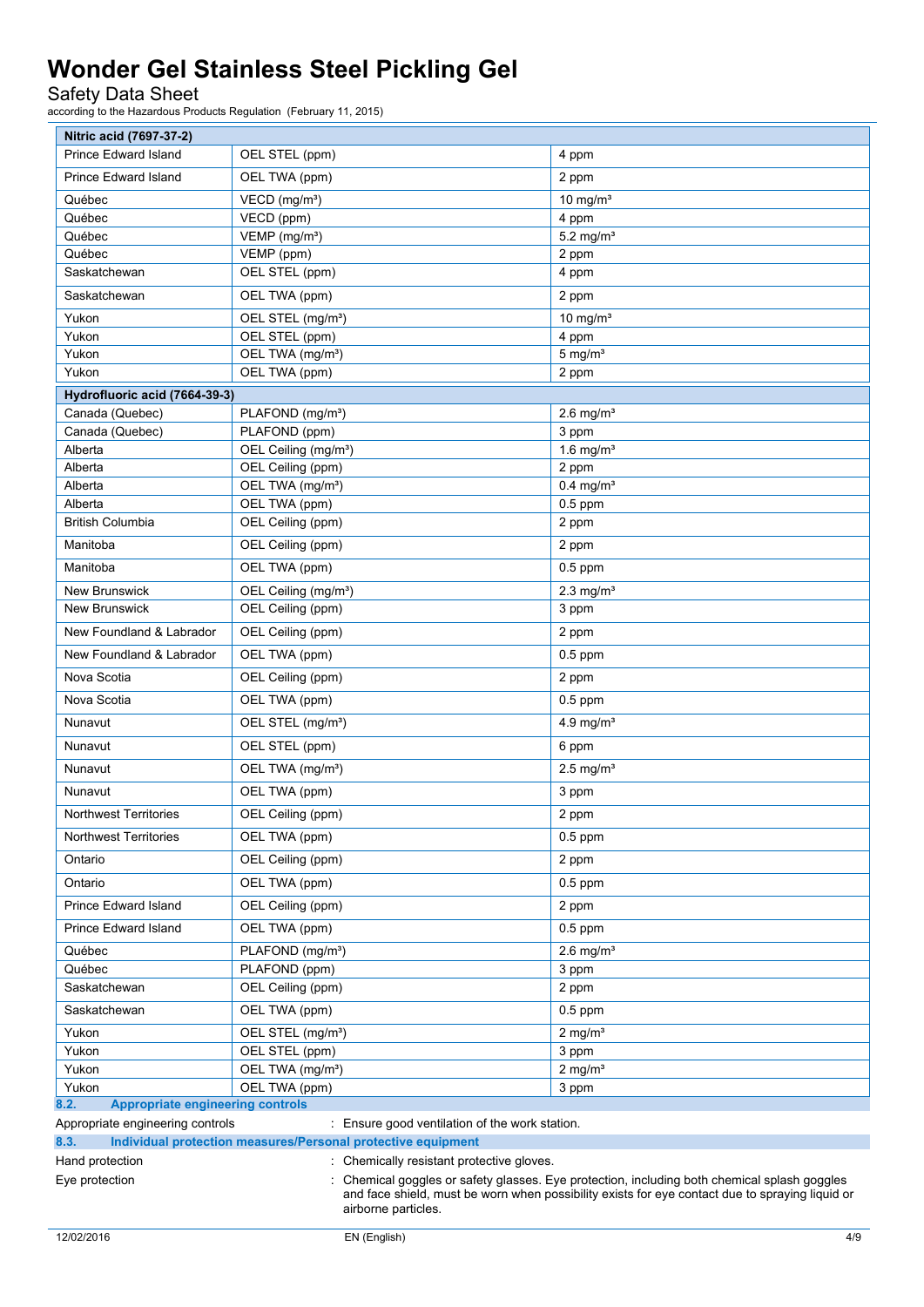Safety Data Sheet

| according to the Hazardous Products Regulation (February 11, 2015) |                                                                                                             |  |
|--------------------------------------------------------------------|-------------------------------------------------------------------------------------------------------------|--|
| Skin and body protection                                           | : Wear suitable protective clothing.                                                                        |  |
| Respiratory protection                                             | : In case of insufficient ventilation, wear suitable respiratory equipment. Wear respiratory<br>protection. |  |
| Environmental exposure controls                                    | : Avoid release to the environment.                                                                         |  |
| <b>SECTION 9: Physical and chemical properties</b>                 |                                                                                                             |  |
|                                                                    |                                                                                                             |  |

| Information on basic physical and chemical properties |
|-------------------------------------------------------|
| Liquid                                                |
| No data available                                     |
| Green.                                                |
| acidic.                                               |
| No data available                                     |
| 2.6                                                   |
| No data available                                     |
| No data available                                     |
| No data available                                     |
| Not applicable                                        |
| No data available                                     |
| $-212$ °F                                             |
| No data available                                     |
| No data available                                     |
| No data available                                     |
| Not applicable                                        |
| No data available                                     |
| No data available                                     |
| No data available                                     |
| 1.2                                                   |
| No data available                                     |
| No data available                                     |
| No data available                                     |
| No data available                                     |
| No data available                                     |
| No data available                                     |
| No data available                                     |
| No data available                                     |
| No data available                                     |
| No data available                                     |
| No data available                                     |
| No data available                                     |
| No data available                                     |
|                                                       |

#### **9.2. Other information**

No additional information available

| <b>SECTION 10: Stability and reactivity</b> |                                                                                                                                                           |
|---------------------------------------------|-----------------------------------------------------------------------------------------------------------------------------------------------------------|
| 10.1.<br><b>Reactivity</b>                  |                                                                                                                                                           |
| Reactivity                                  | : May intensify fire; oxidiser.                                                                                                                           |
| Chemical stability                          | Stable under normal conditions.                                                                                                                           |
| Possibility of hazardous reactions          | : No dangerous reactions known under normal conditions of use.                                                                                            |
| Conditions to avoid                         | : Avoid contact with hot surfaces. Heat. No flames, no sparks. Eliminate all sources of ignition.                                                         |
| Incompatible materials                      | Combustible materials.                                                                                                                                    |
| Hazardous decomposition products            | Under normal conditions of storage and use, hazardous decomposition products should not be<br>produced. On combustion, forms: carbon oxides (CO and CO2). |

| <b>SECTION 11: Toxicological information</b>  |                                       |  |
|-----------------------------------------------|---------------------------------------|--|
|                                               |                                       |  |
| 11.1.<br>Information on toxicological effects |                                       |  |
|                                               |                                       |  |
| Acute toxicity (oral)                         | : Oral: Toxic if swallowed.           |  |
| Acute toxicity (dermal)                       | : Dermal: Fatal in contact with skin. |  |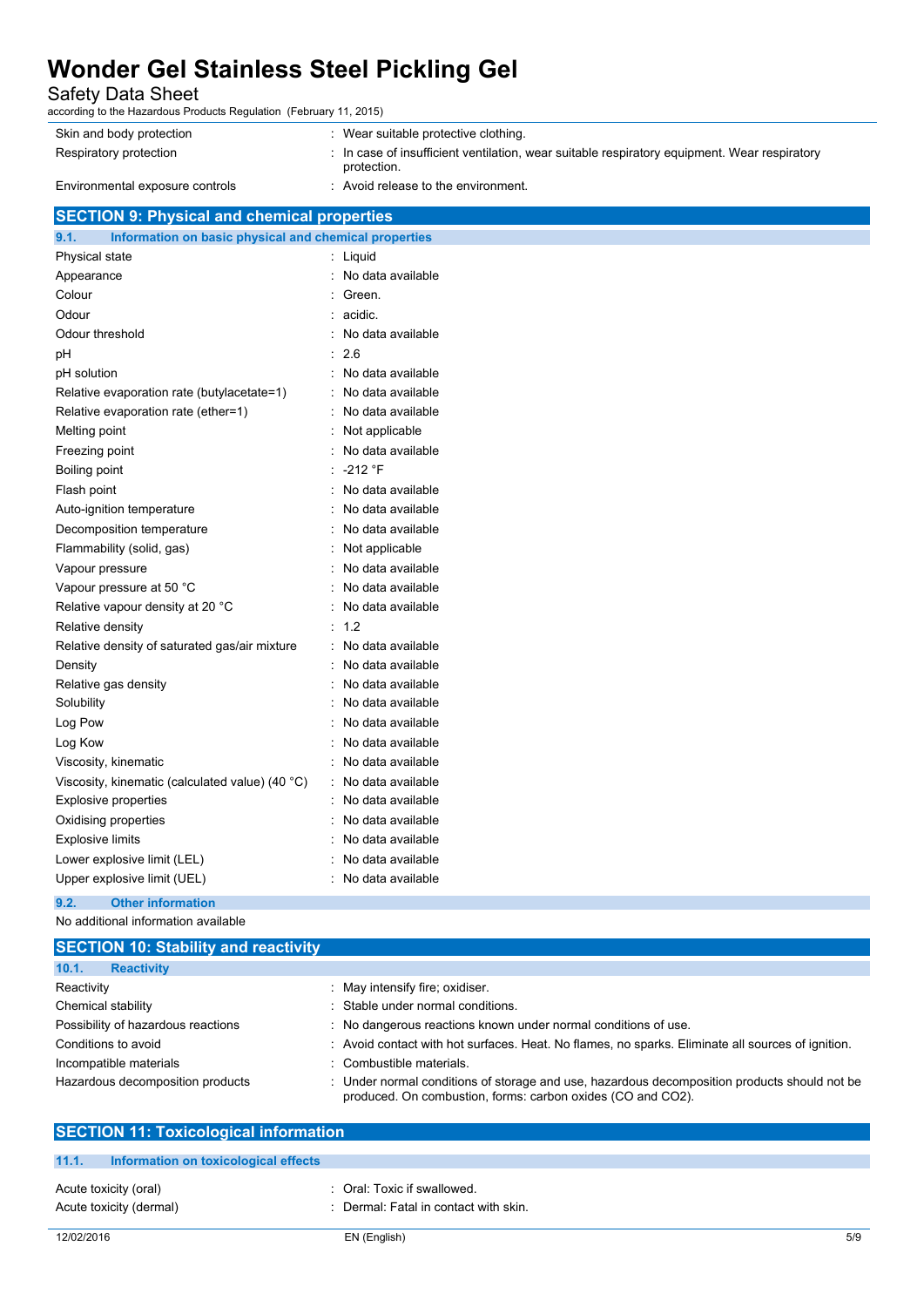#### Safety Data Sheet

| Acute toxicity (inhalation) | Inhalation:dust.mist: Toxic if inhaled. |
|-----------------------------|-----------------------------------------|
| ATE CA (oral)               | 80.04012200 mg/kg bodyweight            |
| ATE CA (dermal)             | 100.00000000 mg/kg bodyweight           |
| ATE CA (dust,mist)          | 1.00000000 mg/l/4h                      |

| Calcium nitrate (10124-37-5)                          |                                          |
|-------------------------------------------------------|------------------------------------------|
| LD50 oral rat                                         | 302 mg/kg                                |
| Nitric acid (7697-37-2)                               |                                          |
| LC50 inhalation rat (ppm)                             | $67$ ppm/4h                              |
| Hydrofluoric acid (7664-39-3)                         |                                          |
| LC50 inhalation rat (mg/l)                            | 0.79 mg/l (Exposure time: 1 h)           |
| Ammonium bifluoride (1341-49-7)                       |                                          |
| LD50 oral rat                                         | $130$ mg/kg                              |
| Skin corrosion/irritation                             | Causes severe skin burns and eye damage. |
|                                                       | pH: 2.6                                  |
| Serious eye damage/irritation                         | : Causes serious eye damage.             |
|                                                       | pH: 2.6                                  |
| Respiratory or skin sensitization                     | Not classified                           |
| Germ cell mutagenicity                                | Not classified                           |
| Carcinogenicity                                       | Not classified                           |
| Reproductive toxicity                                 | Not classified                           |
| Specific target organ toxicity (single exposure)      | : Not classified                         |
| Specific target organ toxicity (repeated<br>exposure) | : Not classified                         |
| Aspiration hazard                                     | : Not classified                         |

| <b>SECTION 12: Ecological information</b>     |                                                                                 |
|-----------------------------------------------|---------------------------------------------------------------------------------|
| <b>Toxicity</b><br>12.1.                      |                                                                                 |
| Ecology - general                             | Before neutralisation, the product may represent a danger to aquatic organisms. |
| Calcium nitrate (10124-37-5)                  |                                                                                 |
| LC50 fish 1                                   | 10000 mg/l (Exposure time: 96 h - Species: Lepomis macrochirus [static])        |
| Hydrofluoric acid (7664-39-3)                 |                                                                                 |
| EC50 Daphnia 1                                | 270 mg/l (Exposure time: 48 h - Species: Daphnia species)                       |
| <b>Persistence and degradability</b><br>12.2. |                                                                                 |
| Wonder Gel Stainless Steel Pickling Gel       |                                                                                 |
| Persistence and degradability                 | Not established.                                                                |
| 12.3.<br><b>Bioaccumulative potential</b>     |                                                                                 |
| Wonder Gel Stainless Steel Pickling Gel       |                                                                                 |
| Bioaccumulative potential                     | Not established.                                                                |
| Nitric acid (7697-37-2)                       |                                                                                 |
| Log Pow                                       | $-2.3$ (at 25 °C)                                                               |
| Hydrofluoric acid (7664-39-3)                 |                                                                                 |
| <b>BCF</b> fish 1                             | (no bioaccumulation)                                                            |
| Log Pow                                       | $-1.4$                                                                          |
| Ammonium bifluoride (1341-49-7)               |                                                                                 |
| BCF fish 1                                    | (completely dissociated in water)                                               |
| <b>Mobility in soil</b><br>12.4.              |                                                                                 |
| Wonder Gel Stainless Steel Pickling Gel       |                                                                                 |
| Ecology - soil                                | Not established.                                                                |
| Nitric acid (7697-37-2)                       |                                                                                 |
| Log Pow                                       | $-2.3$ (at 25 °C)                                                               |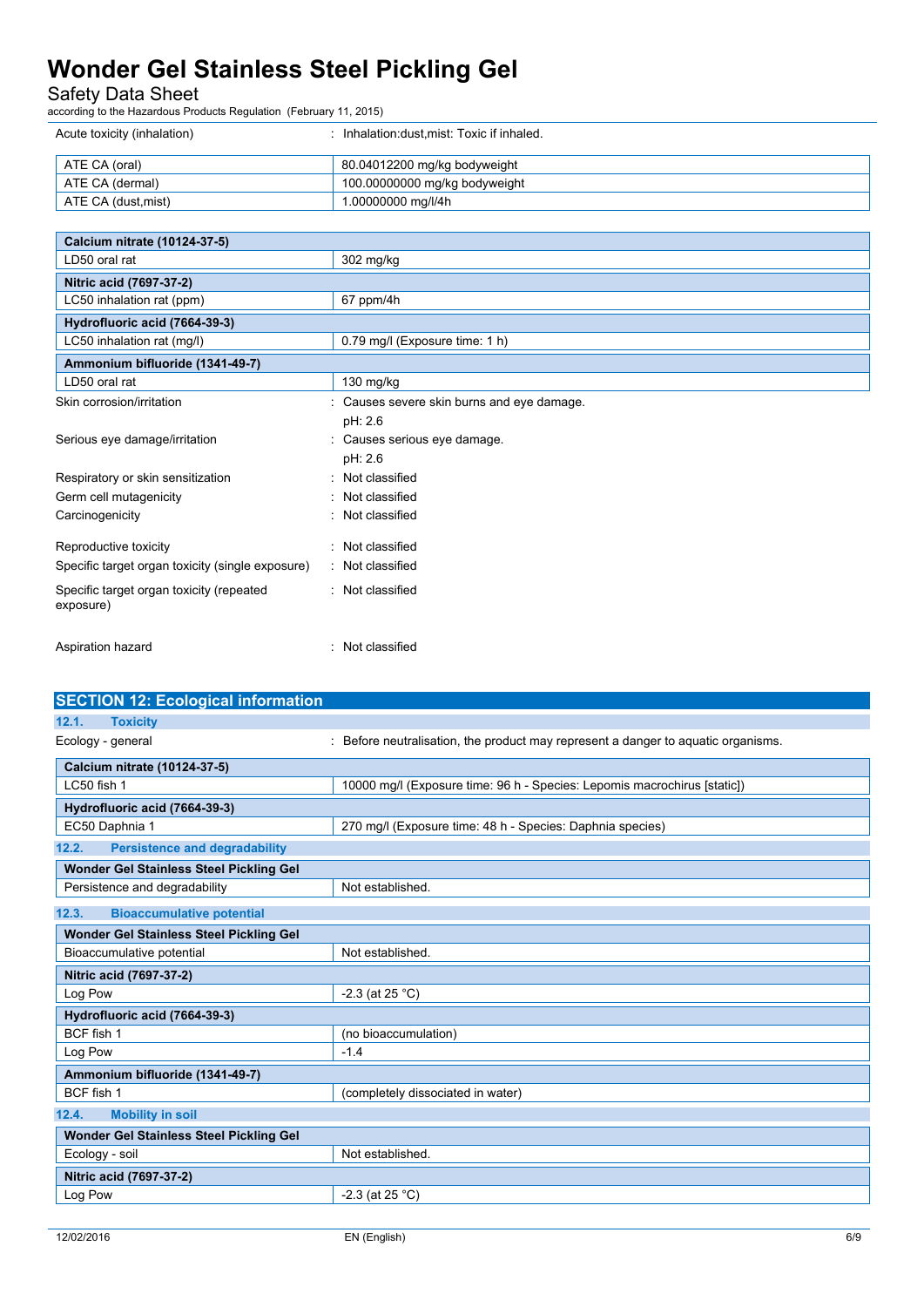Safety Data Sheet

| Hydrofluoric acid (7664-39-3)                                                  |                                                                                                                                                                                                     |
|--------------------------------------------------------------------------------|-----------------------------------------------------------------------------------------------------------------------------------------------------------------------------------------------------|
| Log Pow                                                                        | $-1.4$                                                                                                                                                                                              |
|                                                                                |                                                                                                                                                                                                     |
| 12.5.<br><b>Other adverse effects</b><br>No additional information available   |                                                                                                                                                                                                     |
|                                                                                |                                                                                                                                                                                                     |
| <b>SECTION 13: Disposal considerations</b>                                     |                                                                                                                                                                                                     |
| <b>Disposal methods</b><br>13.1.                                               |                                                                                                                                                                                                     |
| Waste treatment methods                                                        | Dispose of contents/container in accordance with licensed collector's sorting instructions.                                                                                                         |
| Waste disposal recommendations                                                 | Dispose in a safe manner in accordance with local/national regulations.                                                                                                                             |
| <b>SECTION 14: Transport information</b>                                       |                                                                                                                                                                                                     |
| 14.1.<br><b>Basic shipping description</b>                                     |                                                                                                                                                                                                     |
| In accordance with TDG                                                         |                                                                                                                                                                                                     |
| <b>TDG</b>                                                                     |                                                                                                                                                                                                     |
| Not regulated for transport                                                    |                                                                                                                                                                                                     |
|                                                                                |                                                                                                                                                                                                     |
| <b>DOT</b>                                                                     |                                                                                                                                                                                                     |
| DOT NA no.                                                                     | : UN3264                                                                                                                                                                                            |
| UN-No.(DOT)                                                                    | 3264                                                                                                                                                                                                |
| Packing group (DOT)                                                            | III - Minor Danger                                                                                                                                                                                  |
| <b>DOT Symbols</b>                                                             | : G - Identifies PSN requiring a technical name                                                                                                                                                     |
|                                                                                |                                                                                                                                                                                                     |
| Transport document description                                                 | : UN3264 Corrosive liquid, acidic, inorganic, n.o.s. (Nitric Acid, Hydrofluoric Acid), 8, III                                                                                                       |
| Proper Shipping Name (DOT)                                                     | Corrosive liquid, acidic, inorganic, n.o.s.                                                                                                                                                         |
|                                                                                | Nitric Acid, Hydrofluoric Acid                                                                                                                                                                      |
| Contains Statement Field Selection (DOT)                                       |                                                                                                                                                                                                     |
|                                                                                |                                                                                                                                                                                                     |
| Class (DOT)                                                                    | 8 - Class 8 - Corrosive material 49 CFR 173.136                                                                                                                                                     |
| Division (DOT)                                                                 | : 8                                                                                                                                                                                                 |
| Hazard labels (DOT)                                                            | : 8 - Corrosive                                                                                                                                                                                     |
|                                                                                |                                                                                                                                                                                                     |
|                                                                                |                                                                                                                                                                                                     |
|                                                                                |                                                                                                                                                                                                     |
|                                                                                |                                                                                                                                                                                                     |
|                                                                                | : No                                                                                                                                                                                                |
| Dangerous for the environment                                                  |                                                                                                                                                                                                     |
| DOT Special Provisions (49 CFR 172.102)                                        | : IB3 - Authorized IBCs: Metal (31A, 31B and 31N); Rigid plastics (31H1 and 31H2); Composite                                                                                                        |
|                                                                                | (31HZ1 and 31HA2, 31HB2, 31HN2, 31HD2 and 31HH2). Additional Requirement: Only liquids                                                                                                              |
|                                                                                | with a vapor pressure less than or equal to 110 kPa at 50 C (1.1 bar at 122 F), or 130 kPa at 55<br>C (1.3 bar at 131 F) are authorized, except for UN2672 (also see Special Provision IP8 in Table |
|                                                                                | 2 for UN2672)                                                                                                                                                                                       |
|                                                                                | T7 - 4 178.274(d)(2) Normal 178.275(d)(3)                                                                                                                                                           |
|                                                                                | TP1 - The maximum degree of filling must not exceed the degree of filling determined by the<br>following: Degree of filling = $97 / (1 + a (tr - tf))$ Where: tr is the maximum mean bulk           |
|                                                                                | temperature during transport, and tf is the temperature in degrees celsius of the liquid during                                                                                                     |
|                                                                                | filling<br>TP28 - A portable tank having a minimum test pressure of 2.65 bar (265 kPa) may be used                                                                                                  |
|                                                                                | provided the calculated test pressure is 2.65 bar or less based on the MAWP of the hazardous                                                                                                        |
|                                                                                | material, as defined in 178.275 of this subchapter, where the test pressure is 1.5 times the                                                                                                        |
|                                                                                | <b>MAWP</b>                                                                                                                                                                                         |
| DOT Packaging Exceptions (49 CFR 173.xxx)                                      | : 154                                                                                                                                                                                               |
| DOT Packaging Non Bulk (49 CFR 173.xxx)<br>DOT Packaging Bulk (49 CFR 173.xxx) | : 203<br>: 241                                                                                                                                                                                      |
| DOT Quantity Limitations Passenger aircraft/rail : 5 L                         |                                                                                                                                                                                                     |
| (49 CFR 173.27)                                                                |                                                                                                                                                                                                     |
| DOT Quantity Limitations Cargo aircraft only (49 : 60 L                        |                                                                                                                                                                                                     |
| CFR 175.75)                                                                    |                                                                                                                                                                                                     |
| DOT Vessel Stowage Location                                                    | : A - The material may be stowed "on deck" or "under deck" on a cargo vessel and on a<br>passenger vessel                                                                                           |
| DOT Vessel Stowage Other                                                       | : 40 - Stow "clear of living quarters"                                                                                                                                                              |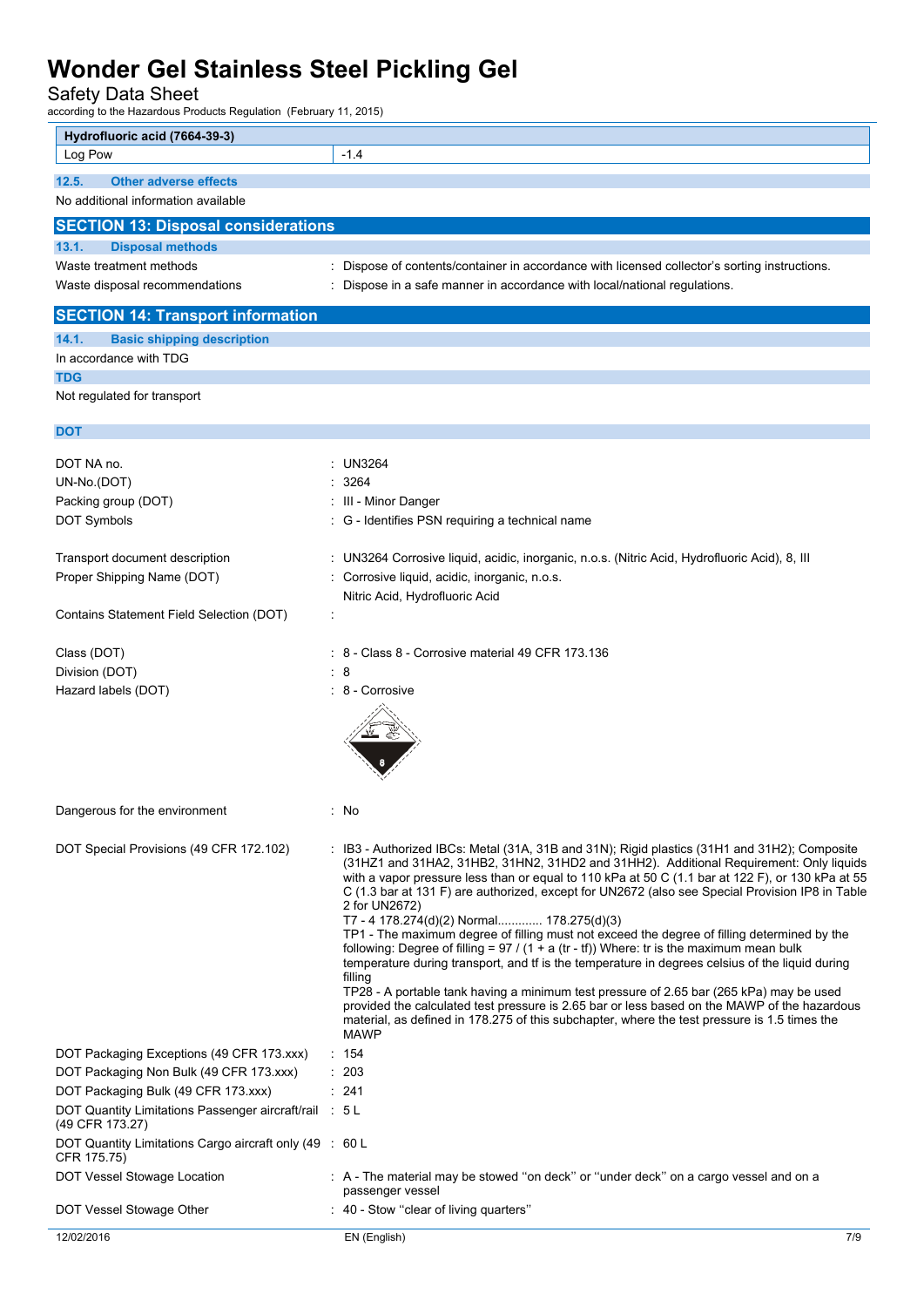Safety Data Sheet

| Other information                                                                                                                                         | : No supplementary information available.                                                          |
|-----------------------------------------------------------------------------------------------------------------------------------------------------------|----------------------------------------------------------------------------------------------------|
| 14.3.<br>Air and sea transport                                                                                                                            |                                                                                                    |
| <b>IMDG</b>                                                                                                                                               |                                                                                                    |
| UN-No. (IMDG)                                                                                                                                             | : 3264                                                                                             |
| Proper Shipping Name (IMDG)                                                                                                                               | : CORROSIVE LIQUID, ACIDIC, INORGANIC, N.O.S.                                                      |
| Class (IMDG)                                                                                                                                              | : 8 - Corrosive substances                                                                         |
| Packing group (IMDG)                                                                                                                                      | : III - substances presenting low danger                                                           |
| <b>IATA</b>                                                                                                                                               |                                                                                                    |
| UN-No. (IATA)                                                                                                                                             | $\therefore$ 3264                                                                                  |
| Proper Shipping Name (IATA)                                                                                                                               | : Corrosive liquid, acidic, inorganic, n.o.s.                                                      |
| Class (IATA)                                                                                                                                              | : 8 - Corrosives                                                                                   |
| Packing group (IATA)                                                                                                                                      | : III - Minor Danger                                                                               |
| <b>SECTION 15: Regulatory information</b>                                                                                                                 |                                                                                                    |
| <b>15.1. National regulations</b>                                                                                                                         |                                                                                                    |
| Calcium nitrate (10124-37-5)                                                                                                                              |                                                                                                    |
| Listed on the Canadian DSL (Domestic Substances List)                                                                                                     |                                                                                                    |
| Nitric acid (7697-37-2)                                                                                                                                   |                                                                                                    |
| Listed on the Canadian DSL (Domestic Substances List)                                                                                                     |                                                                                                    |
| Hydrofluoric acid (7664-39-3)                                                                                                                             |                                                                                                    |
| Listed on the Canadian DSL (Domestic Substances List)                                                                                                     |                                                                                                    |
| Ammonium bifluoride (1341-49-7)                                                                                                                           |                                                                                                    |
| Listed on the Canadian DSL (Domestic Substances List)                                                                                                     |                                                                                                    |
| 15.2. International regulations                                                                                                                           |                                                                                                    |
| Calcium nitrate (10124-37-5)                                                                                                                              |                                                                                                    |
| Listed on the AICS (Australian Inventory of Chemical Substances)                                                                                          |                                                                                                    |
| Listed on IECSC (Inventory of Existing Chemical Substances Produced or Imported in China)                                                                 | Listed on the EEC inventory EINECS (European Inventory of Existing Commercial Chemical Substances) |
| Listed on the Japanese ENCS (Existing & New Chemical Substances) inventory                                                                                |                                                                                                    |
| Listed on the Korean ECL (Existing Chemicals List)<br>Listed on NZIoC (New Zealand Inventory of Chemicals)                                                |                                                                                                    |
| Listed on PICCS (Philippines Inventory of Chemicals and Chemical Substances)                                                                              |                                                                                                    |
| Listed on the United States TSCA (Toxic Substances Control Act) inventory                                                                                 |                                                                                                    |
| Listed on INSQ (Mexican national Inventory of Chemical Substances)<br>Listed on CICR (Turkish Inventory and Control of Chemicals)                         |                                                                                                    |
| Nitric acid (7697-37-2)                                                                                                                                   |                                                                                                    |
| Listed on the AICS (Australian Inventory of Chemical Substances)                                                                                          |                                                                                                    |
| Listed on IECSC (Inventory of Existing Chemical Substances Produced or Imported in China)                                                                 |                                                                                                    |
| Listed on the Japanese ENCS (Existing & New Chemical Substances) inventory                                                                                | Listed on the EEC inventory EINECS (European Inventory of Existing Commercial Chemical Substances) |
| Listed on the Korean ECL (Existing Chemicals List)                                                                                                        |                                                                                                    |
| Listed on NZIoC (New Zealand Inventory of Chemicals)                                                                                                      |                                                                                                    |
| Listed on PICCS (Philippines Inventory of Chemicals and Chemical Substances)<br>Listed on the United States TSCA (Toxic Substances Control Act) inventory |                                                                                                    |
| Japanese Poisonous and Deleterious Substances Control Law                                                                                                 |                                                                                                    |
| Listed on INSQ (Mexican national Inventory of Chemical Substances)<br>Listed on CICR (Turkish Inventory and Control of Chemicals)                         |                                                                                                    |
| Hydrofluoric acid (7664-39-3)                                                                                                                             |                                                                                                    |
| Listed on the AICS (Australian Inventory of Chemical Substances)                                                                                          |                                                                                                    |
| Listed on IECSC (Inventory of Existing Chemical Substances Produced or Imported in China)                                                                 | Listed on the EEC inventory EINECS (European Inventory of Existing Commercial Chemical Substances) |
| Listed on the Japanese ENCS (Existing & New Chemical Substances) inventory                                                                                |                                                                                                    |
| Listed on the Korean ECL (Existing Chemicals List)                                                                                                        |                                                                                                    |
| Listed on NZIoC (New Zealand Inventory of Chemicals)<br>Listed on PICCS (Philippines Inventory of Chemicals and Chemical Substances)                      |                                                                                                    |
| Listed on the United States TSCA (Toxic Substances Control Act) inventory                                                                                 |                                                                                                    |
| Japanese Poisonous and Deleterious Substances Control Law<br>Japanese Pollutant Release and Transfer Register Law (PRTR Law)                              |                                                                                                    |
| Listed on INSQ (Mexican national Inventory of Chemical Substances)                                                                                        |                                                                                                    |
| Listed on CICR (Turkish Inventory and Control of Chemicals)                                                                                               |                                                                                                    |